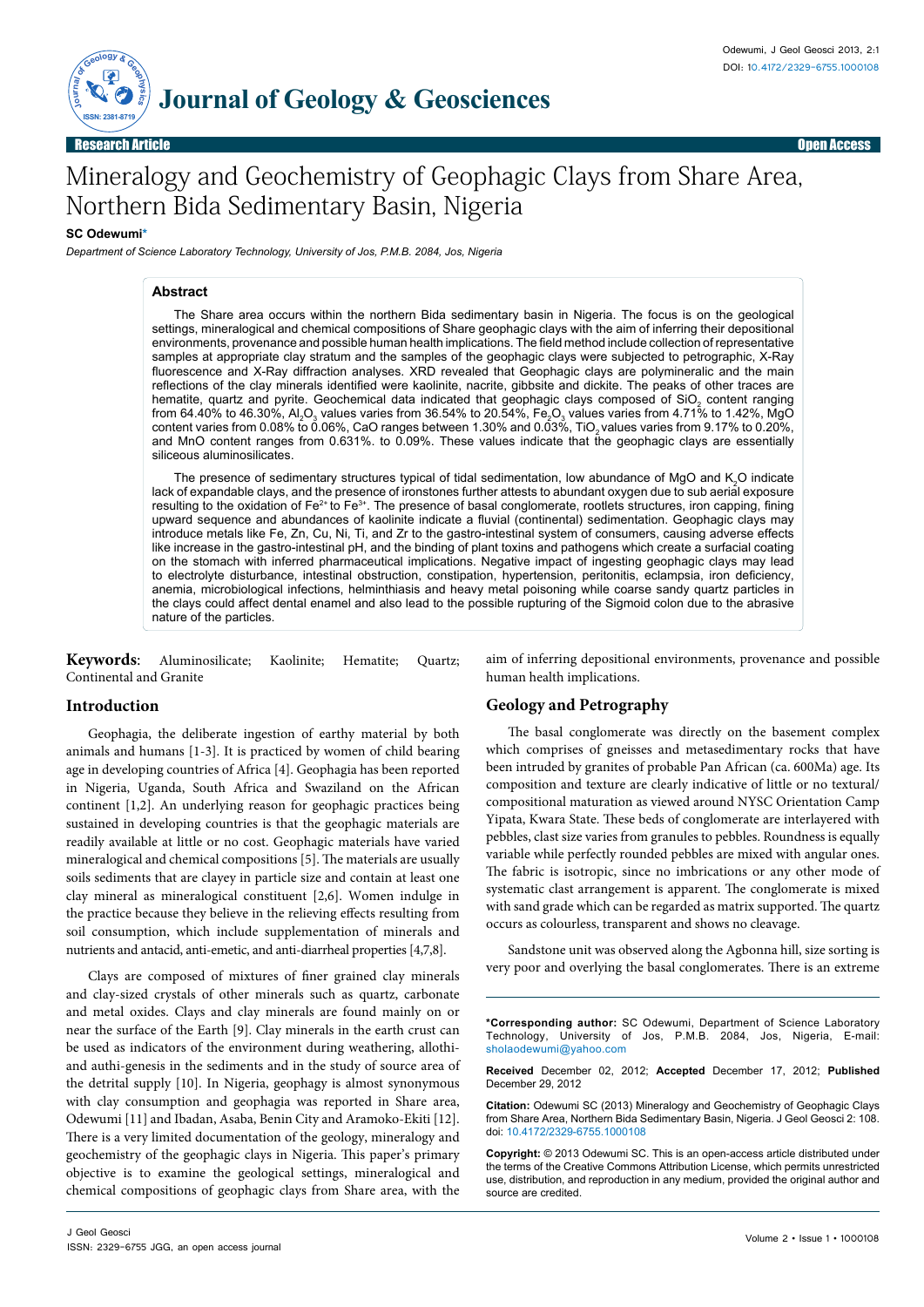variation in the structural composition of the crystals, although there appear to be bimodal distribution. The depositional environment of the sandstones appears to fall in a mid-fan facies setting [13]. The monocrystalline grains are invariably sharp in extinction. The polycrystalline grains show undulose extinction, with the elongate crystals usually oriented parallel to each other. The grains are generally sub-rounded, inclusions in the quartz grains are mainly microlites, muscovite and euhedral zircon. The inner layer consists of euhedral quartz crystals which have grown into a core of loose, white and fine quartz sand. The microtexture of the sandstone grains range in size from 0.2 to 1.6mm i.e. fine to very coarse with an average of 0.55mm which is coarse. Quartz grains are present with very few feldspar.

Claystone occurs on the slopes of Agbonna hill within Share town and constitute the geophagic material. It overlies coarse sandstone and consists entirely of clay with hardly any silt, as shown by the absence of any gritty feel to the teeth. Rootlet structures were also observed in the claystone unit, the secondary structure is jointing and there is a profuse permeation of both beds by short tight joints in all directions. These have given rise to intense iron staining, presents as yellow and brown patches and fridges around the joints. In petrographic studies, the claystones have sheet structures and a single perfect cleavage, they are optically negative and the slow vibration direction which invariably lies in the plane of the single perfect cleavage. Ironstone is the fourth lithological unit that directly overlying the clay stone that is kaolin rich. The ironstone serves as the capping in Share area of northern Bida sedimentary basin.

## **Materials and Methods**

The samples of Geophagic materials were collected at appropriate clay stratum in Share area of northern Bida sedimentary Basin. Eight samples of Geophagic clays from Share area were analyzed using XRD. The procedure was by preparing a strongly oriented specimen, air drying, grinding the natural sample and sucking it onto the flat surface of a porous tile disc. Mineralogical analysis was performed at the Centre for Energy Research and Development, Obafemi Awolowo University, Ile Ife (Nigeria). X-ray diffraction patterns were obtained with a diffractometer equipped with Ni filtered Cu-kα radiation, with

Page 2 of 6

automatic slit and on-line computer control. The samples were scanned from 15° to 72° (2θ). Mineral identification on the diffractograms and a semi quantitative mineralogical composition were processed using EVA software. Measurements were performed on strongly oriented powder preparation from bulk samples.

X-Ray diffraction patterns registered for all the reflections correspond to each mineral. When the peaks are sufficiently separated from each other, their heights may be used to determine the orientation of a particular mineral in the mixture. Recognition of different peaks and comparison of their relative heights form the basis of clay mineral analysis by X-Ray diffraction [14]. In the study of clays, XRD method incorporates a means of identifying the different clay minerals forming the rock materials as well as measuring their individual orientation. The wavelength of 1.5406 was used to calculate the diffraction angles. The procedure used to prepare disc specimen produces a very highly oriented structure, greatly emphasizing the basal plane reflections 001 and 002, and reducing the edge reflection 020.

Eight samples of geophagic materials collected from the area were selected and cut into thin sections in the workshop of the Department of Geology, University of Ilorin, Ilorin (Nigeria). Petrographic studies of these thin sections were carried out using the transmitted light petrological microscope. The X-Ray fluorescence analyses comprising major oxides and trace elements of eight Geophagic clay samples were carried out at the Centre for Energy Research and Development, Obafemi Awolowo University, Ile Ife (Nigeria).

To better characterize the geophagic materials, the chemical index of alteration (CIA,  $\left[\text{Al}_2\text{O}_3 / (\text{ Al}_2\text{O}_3 + \text{CaO} + \text{Na}_2\text{O} + \text{K}_2\text{O})\right] \times 100$ ) and chemical index of weathering (CIW,  $\text{[Al}_2\text{O}_3/\text{(Al}_2\text{O}_3+\text{CaO+Na}_2\text{O})]\times 100$ ) Harnois [15], values were calculated. In the CIA index the CaO is incorporated in the silicate structure [16]. The primary provenance of the geophagic materials was inferred from  $TiO<sub>2</sub>$  vs  $Al<sub>2</sub>O<sub>3</sub>$  segregation diagram for granite, rhyolite and basalt [17].

#### **Results**

X-Ray diffraction patterns of Share Geophagic clays are shown in figures 1-4. The mineralogical compositions of the Share geophagic clays

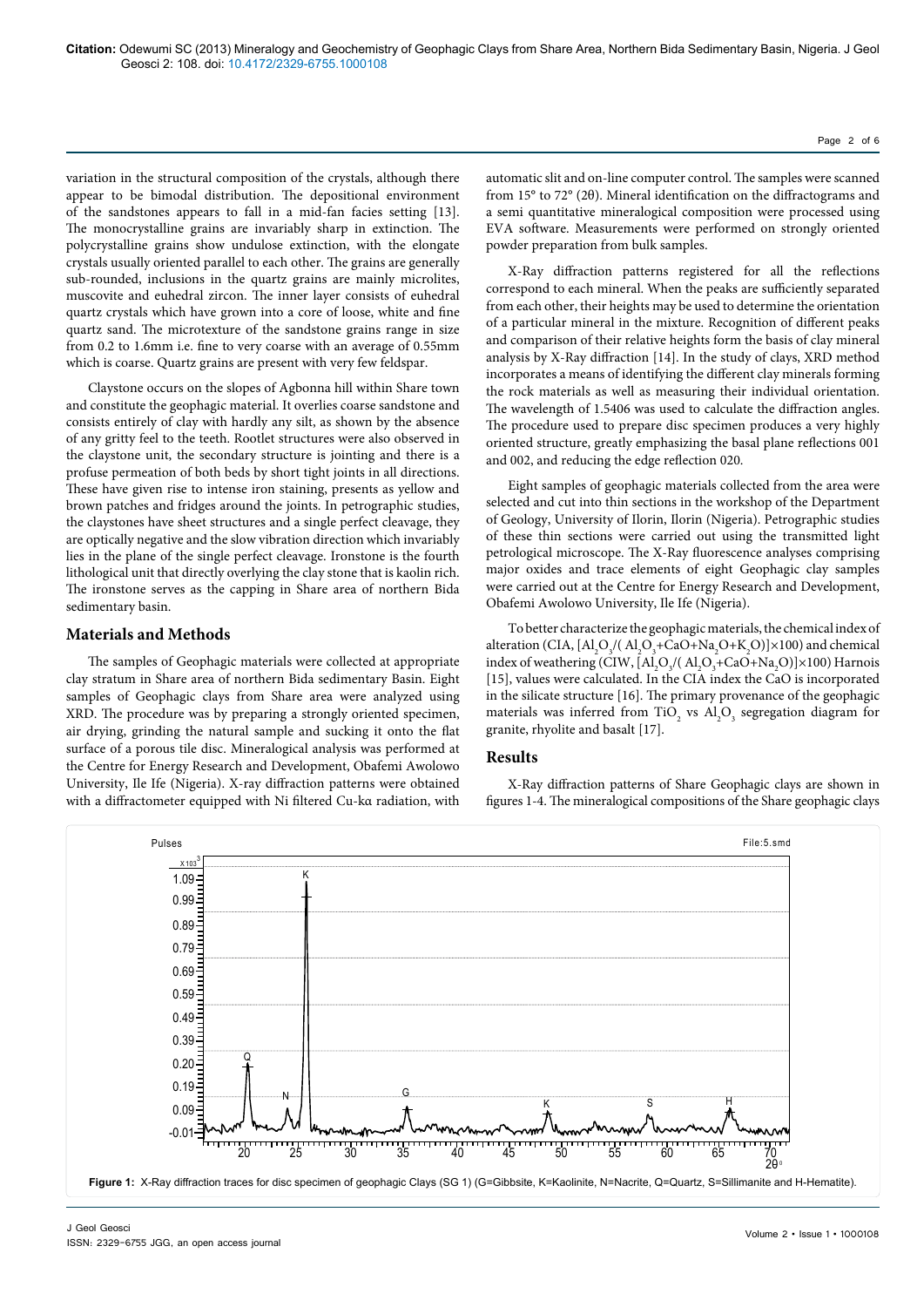



**Figure 2:** X-Ray diffraction traces for disc specimen of geophagic clays (SG 2) (K=Kaolinite, D=Dickite, N=Nacrite, Q=Quartz, G=Gibbsite, D=Dickite, H=Hematite and W=Wollastonite).



**Figure 3:** X-Ray diffraction traces for disc specimen of geophagic clay (SG 3) (K=Kaolinite, N=Nacrite, W=Wollastonite, Q=Quartz, P=Pyrite, D=Dickite, H=Hematite, G=Gibbsite and P=Pyrite).

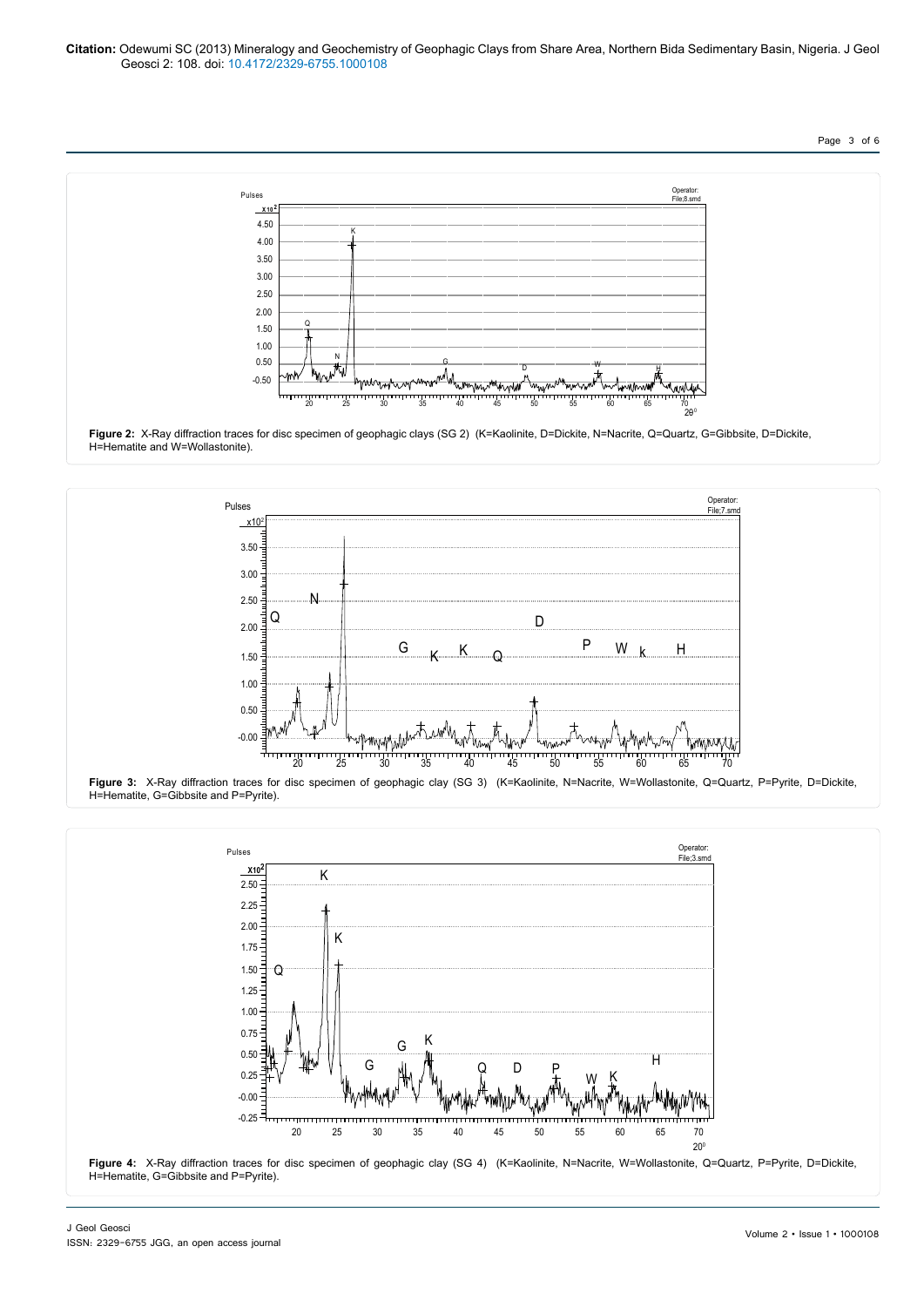is rather homogeneous and is mainly kaolinite associated with gibbsite, nacrite, dickite and quartz with small amounts of pyrite, sillimanite, wollastonite and hematite. The results in wt% of semi quantitative analysis of minerals identified in Share geophagic clays are shown in table 3. Iron in the geophagic clays is in the form of pyrite and/or hematite.

The result of the geochemical analysis as shown in table 1 indicate that the geophagic clays composed of  $SiO_2$  content of 46.30% to 64.40%;  $\text{Al}_2\text{O}_3$  values of 20.54% to 36.57%;  $\text{Fe}_2\text{O}_{3(T)}$  values of 1.42 to 4.71%; MgO content of 0.06% to 0.08%; CaO values of 0.03 to 1.30%; TiO<sub>2</sub> values of 0.20 to 1.30%;  $K_2$ O values of 0.01 to 0.03%; MnO values of 0.09 to 0.631%. These concentrations suggest that the clays are hydrated siliceous aluminosilicate [18]. The relatively high  $\text{Fe}_{\text{2}}\text{O}_{\text{3}}$  is probably due to superficial oxidation and contamination by the Fe-rich percolating water from the highly ferruginous facies capping the ridge. Low abundance of MgO and  $\mathrm{K}_2\mathrm{O}$  indicate lack of expandable clays.

| Major Oxides (%)                   | SG <sub>1</sub> | SG <sub>2</sub> | SG <sub>3</sub> | SG <sub>4</sub> | <b>HBC</b>     | <b>PAAS</b> | UC    |
|------------------------------------|-----------------|-----------------|-----------------|-----------------|----------------|-------------|-------|
| SiO <sub>2</sub>                   | 60.30           | 64.40           | 62.88           | 46.30           |                | 62.80       | 66.00 |
| AI <sub>2</sub> O <sub>3</sub>     | 21.62           | 20.54           | 22.60           | 36.57           | $\overline{a}$ | 18.90       | 15.20 |
| Fe <sub>2</sub> O <sub>3(T)</sub>  | 4.71            | 1.42            | 2.57            | 1.56            | 3.00           | 6.5         | 4.5   |
| MgO                                | 0.06            | 0.06            | 0.07            | 0.08            |                | 2.2         | 2.2   |
| CaO                                | 1.30            | 0.03            | 0.04            | 0.07            | 0.10           | 1.3         | 4.2   |
| TiO <sub>2</sub>                   | 0.20            | 1.31            | 0.30            | 0.92            | 0.20           | 1.0         | 0.5   |
| K,O                                | 0.03            | 0.01            | 0.03            | 0.02            |                | 3.7         | 3.4   |
| Na, O                              | 0.02            | 0.04            | 0.05            | 0.03            | ۰              | 1.20        | 3.90  |
| MnO                                | 0.47            | 0.16            | 0.63            | 0.09            | 0.05           | 0.11        | 0.08  |
| <b>CIA</b>                         | 94.12           | 99.61           | 99.47           | 99.67           |                | 75.30       | 56.93 |
| <b>CIW</b>                         | 94.25           | 99.66           | 99.60           | 99.73           | ۰              | 88.32       | 65.24 |
| K <sub>2</sub> O/Na <sub>2</sub> O | 1.5             | 0.25            | 0.6             | 0.67            |                | 3.08        | 0.87  |
| $SiO2/Al2O3$                       | 2.79            | 3.14            | 2.78            | 1.27            |                | 3.32        | 4.34  |
| Trace Elements (ppm)               |                 |                 |                 |                 |                |             |       |
| Cu                                 | 3.0             | 7.0             | 6.0             | 8.0             | 1.0            |             |       |
| Zn                                 | 31              | 89              | 104             | 157             | 33             | 85.0        | 71.0  |
| Ni                                 | 39              | 98              | 26              | 124             | 0.1            | 55.0        | 20.0  |
| Zr                                 | 210             | 411             | 185             | 610             | 0.3            | 21.0        | 190.0 |

SG1-4= Share Geophagic clays; HBC=Human Body content (FAO/WHO, 2001): PAAS=Post Archean Australian Shale and (UC) Upper Continental Crust [22].

**Table 1:** Chemical compositions of geophagic clays from Share area.

The chemical compositions of geophagic clays in Share area are compared with chemical compositions of Nigerian clays in Asaba, Aramoko-Ekiti, Ibadan and Benin [12]; Itakpe [19]; Isan Ekiti and Ara-Ijero [20]; Itu area [21]; Ubulu-Uku and Awo-Omama [18] in Nigeria as shown in table 2. The  $\mathrm{SiO}_2$  content of the Geophagic clays in Share area is higher than the  $\text{SiO}_2$  content of clays in Asaba, Aramoko-Ekiti, Ibadan, Benin, Ubulu-Uku, Awo-Omama and Itakpe areas but lower than the  $\rm SiO_{_2}$  content of clays in Ara Ijero and Itu areas. The values of  $\text{Al}_2\text{O}_3$  is higher in Share Geophagic clays than clays from Isan-Ekiti, Ara-Ijero and Itu area but lower than the values of  $\text{Al}_2\text{O}_3$  in other areas in Nigeria. The values of Fe $_{2}\mathrm{O}_{_{3(T)}}$  in Share geophagic clays is higher than the values of  $\text{Fe}_2\text{O}_{3(T)}$  in Aramoko, Ibadan, Benin and Awo-Omama clays but lower than the values of  $\mathrm{Fe}_2\mathrm{O}_{_{3(T)}}$  of clays in other areas (Table 2). The values of other major oxides of Geophagic clays in Share area compared well with other clays in Nigeria with little variations.

Major oxide and trace element concentrations of the geophagic clays from Share area are compared to the average upper continental crust (UC) Taylor and McLennan [22] and the average Post-Archean Australian Shale (PAAS) Taylor and McLennan [22] as shown in table 1. Chemical composition of the Share geophagic clays, PAAS and UC showed predominance of  $\text{SiO}_2$  and  $\text{Al}_2\text{O}_3$ ; the value of  $\text{SiO}_2/\text{Al}_2\text{O}_3$  ratio in Share geophagic clays ranges between 1.27 to 3.14 which is lower than  $SiO_2/Al_2O_3$  ratio in PAAS (3.32) and UC (4.34). Geophagic clays showed high  $SiO_2/Al_2O_3$  ratio which is also related to high quartz content. The concentrations of major oxides apart from Al and Si were generally very low reflecting very intense weathering of primary minerals [23].

#### **Discussion**

The CIA values obtained from the Share geophagic clays ranges from 94.12 to 99.67 (Table 1) and were higher than CIA values of 45 to 55 according to Depetris and Probst [24] are indicative of lack of weathering Samples with very high CIA values in the study area also have high kaolinite content (Figures 1-4). These CIA values are compared to the CIA value for the upper continental crust (56.93) and the CIA value for the Post Archean Australia Shale (75.30). This signifies occurrence of weathering in Share area. The CIW values of the geophagic clay samples ranges between 94.25 and 99.73 which were slightly higher than the CIW values of PAAS (88.32), but significantly

| Oxides                            | SG    | A     | В      | C      | D      | E                        | F     | G     | H                        |       | J     | κ     |
|-----------------------------------|-------|-------|--------|--------|--------|--------------------------|-------|-------|--------------------------|-------|-------|-------|
| SiO <sub>2</sub>                  | 58.47 | 47.20 | 56.20  | 53.20  | 52.80  | 52.65                    | 55.49 | 60.47 | 60.70                    | 70.82 | 50.74 | 51.25 |
| AI <sub>2</sub> O <sub>3</sub>    | 25.33 | 24.94 | 26.67  | 25.44  | 28.31  | 27.24                    | 18.63 | 17.77 | 17.75                    | 13.11 | 32.70 | 32.32 |
| Fe <sub>2</sub> O <sub>3(T)</sub> | 2.57  | 4.10  | 2.11   | 2.09   | 2.53   | 3.01                     | 9.67  | 8.18  | 6.04                     | 2.81  | 2.59  | 2.21  |
| Na <sub>2</sub> O                 | 0.04  | 0.02  | < 0.01 | 0.28   | 0.03   | 0.37                     | 0.46  | 0.44  | 0.23                     | 0.07  | 0.06  | 0.06  |
| K <sub>2</sub> O                  | 0.02  | 0.37  | 0.36   | 0.40   | 0.34   | 1.44                     | 1.84  | 1.17  | 1.40                     | 0.34  | 0.37  | 0.27  |
| CaO                               | 0.11  | 0.03  | 0.05   | 0.02   | 0.04   | 0.19                     | 0.77  | 0.47  | 0.83                     | 0.64  | Tr    | Tr    |
| MgO                               | 0.07  | 1.0   | 0.19   | 0.13   | 0.15   | 0.38                     | 1.25  | 1.26  | 1.22                     | 0.16  | 0.15  | 0.12  |
| MnO                               | 0.34  | 0.03  | 0.01   | < 0.01 | < 0.01 | $\overline{\phantom{a}}$ | 0.04  | 0.03  | 0.03                     | -     | 0.006 | 0.005 |
| TiO <sub>2</sub>                  | 3.42  | 1.55  | 1.50   | 1.84   | 1.58   |                          |       |       | $\overline{\phantom{a}}$ |       | 1.99  | 1.20  |

SG=Share area (average of 4 samples); A=Asaba, B=Aramoko, C=Ibadan, D=Benin Okunlola and Owoyemi [12]; E=Itakpe Okunlola [19]; F=Isan (Brown); G=Isan (Red); H=Ara Ijero Elueze and Bolarinwa [20]; I=Itu Elueze et al.[21]; J=Ubulu-Uku, K=Awo Omama Emofurieta et al. [18]

**Table 2:** Chemical compositions of Share Geophagic clays compared to some other clays in Nigeria.

| Sample          | hematite | nacrite               | dickite | Quartz | Kaolinite | Gibbsite | sillimanite              | wollastonite             | Pyrite |
|-----------------|----------|-----------------------|---------|--------|-----------|----------|--------------------------|--------------------------|--------|
| SG <sub>1</sub> |          | Trace                 |         | 25     | 70        |          | Trace                    | $\overline{\phantom{a}}$ |        |
| SG <sub>2</sub> |          | 4                     |         | 20     | 60        |          | -                        | Trace                    |        |
| SG <sub>3</sub> |          | $\overline{a}$<br>ں ا | 12      | 18     | 45        |          |                          |                          |        |
| SG <sub>4</sub> |          |                       | 25      | 20     | 45        |          | $\overline{\phantom{a}}$ | Trace                    | trace  |

**Table 3:** Mineralogical compositions (wt.%) of semi quantitative analysis of Share geophagic clays.

Page 4 of 6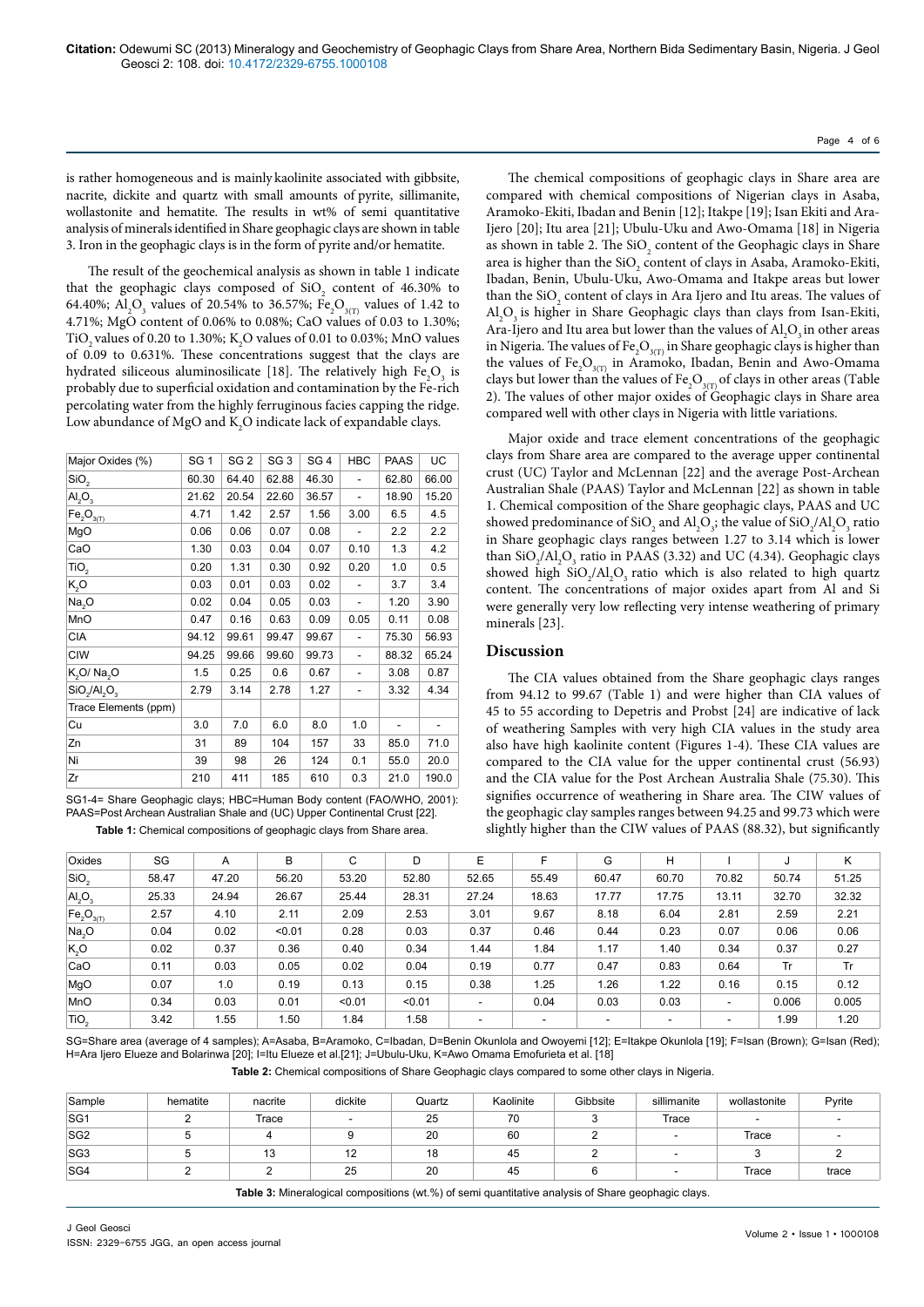higher than the CIW values of UC (65.24). Kaolinite is form in warm, moist regions as a residual weathering product or by hydrothermal alteration of feldspars while dickite and nacrite are normally restricted to hydrothermal occurrences [25]. Kaolinite, dickite and nacrite were identified in Share area and this indicates that the process of formation of geophagic clays could be by weathering and/or hydrothermal alteration.

Titanium concentration in geophagic clay samples ranges between 0.02 and 1.31wt%, this compared well with Titanium values of PAAS (1.00 wt.%) and UC (0.36 wt%). These concentrations of Ti in the geophagic clays were minute, would not be able to mineralize into neither anatase nor rutile (Table 1). Most of the TiO<sub>2</sub> in the geophagic clays could possibly be in the form of free Ti-oxides [26]. Some Ti may have substituted for Al in the octahedral sheet of kaolinite, knowing that no  $Al^{3+}$  substitution in the tetrahedral sheet would occur because the  $Al_2O_3$  values in the geophagic clays (20.54 to 36.57 wt.%) is below the  $\text{Al}_2\text{O}_3$  value for pure kaolinite 39.49 wt.%, [17].

The Share geophagic samples (SG 1-4) have a lower concentrations of  $\text{Al}_2\text{O}_3$  (20.54-36.57 wt.%) than  $\text{Al}_2\text{O}_3$  content (39.49 wt.%) of pure kaolinite while the  $SiO_2$  content in the geophagic clays in Share area (54.55-64.44wt%) are higher than  $\text{SiO}_2$  content (46.3 wt.%) of pure kaolinite. The  $\text{Al}_2\text{O}_3$  and  $\text{SiO}_2$  contents in this sample are not comparable to that of pure kaolinite. And this is indicative that during kaolinitization which involves the formation of hydrated minerals, predominantly kaolinite, quartz and other minerals were also incorporated from the weathering of underlying basement rocks.

The elemental composition of Geophagic clays in Share area are compared to the adequate daily intake of trace elements in the human body (as shown in Table 1), the trace element content of the geophagic clays in Share area is relatively high. The Cu content in the geophagic clays have a range of 3.0 to 8.0ppm while daily intake necessary for human body function is only 1.0ppm. The values of other trace elements like Zr (610-185ppm), Zn (31-157ppm) and Ni (26-124ppm) are higher than the values for daily intake necessary for human body function of Zr (0.3ppm), Zn (33ppm) and Ni (0.1ppm) respectively. The values of major oxides like  $\mathrm{Fe}_2\mathrm{O}_{_{3(T)}}\mathrm{TiO}_{_2}$  and MnO are higher than the values needed for human body function (table 1). Share geophagic clays may introduce heavy metals like Fe, Zn, Cu, Mn, Ni, Ti, and Zr to the gastro-intestinal system of consumers, causing adverse effects like increase in the gastro-intestinal pH and the binding of plant toxins and pathogens which create a surfacial coating on the stomach with inferred pharmaceutical implications. This is similar to the report given by Ekosse et al. [27] on the Geophagia clays and soils from southern Africa.

This Geophagic clays may impact positively or negatively on human health when ingested. Kaolin (kaolinite, nacrite, gibbsite and dickite) can be used to treat diarrhea, gastritis, colitis, enhancement bio-activities and maintenance of normal intestinal flora. Negative impact may lead to electrolyte disturbance, intestinal obstruction, constipation, hypertension, peritonitis, eclampsia, iron deficiency, anemia, microbiological infections, helminthiasis and heavy metal poisoning [1,9]. The coarse sandy quartz particles in geophagic clays could affect dental enamel and also lead to the possible rupturing of the Sigmoid colon due to the abrasive nature of the particles [10].

The presence of sedimentary structures typical of tidal sedimentation, the presence of ironstones further attests to abundant oxygen due to sub-aerial exposure resulting to the oxidation of  $Fe<sup>2+</sup>$ to Fe3+. The presence of basal conglomerate, rootlets structures, iron

Page 5 of 6

capping, fining upward sequence and abundances of kaolinite indicate a fluvial (continental) sedimentation [28-30]. Similar kaolinite clay minerals were also reported by Mucke et al. [31], in Lokoja area of Middle Niger Embayment (southern Buda basin) indicating that the environment is not fully marine.

The absence of any marine fossils and clay minerals like illite, smectite, montmorrillonite and chlorite which were not identified in the mineralogical composition of geophagic clays. According to Fagel et al. [32], these clay minerals will correspond to trends register in most marine sediments. This further attest to non-marine depositional environment in Share area. Mineralogically, non-marine clays are characteristically less altered during diagenesis and they lack magnesia, lime and alkalies as observed in the area.

Thus, information on provenance of geophagic clays could provide clues on type of parent materials from which they were derived. The TiO<sub>2</sub> vs  $\text{Al}_2\text{O}_3$  diagram figure 5; Ekosse [17] indicated that the provenance of the Share geophagic clays were predominantly from acidic rocks, as they plot in the granite/rhyolite field. The sediment provenance could thus be attributed to the granitic rocks from Share area which constitutes part of the Precambrian basement complex of southwestern Nigeria [11].

## **Conclusion**

Geophagic clays in the area are polymineralic and the patterns of the clay minerals identified could be attributed to kaolinite, nacrite, gibbsite and dickite. The presence of basal conglomerate, rootlets structures, iron capping, fining upward sequence, abundances of kaolinite, low abundance of MgO and  $K_2O$ , the presence of hematite, pyrite and sedimentary structures typical of tidal sedimentation indicate non-marine depositional environment. The presence of ironstones further attests to abundant oxygen due to sub-aerial exposure resulting to the oxidation of  $Fe^{2+}$  to  $Fe^{3+}$ . This is typical of fluvial (continental) sedimentation.

The CIA values obtained from the Share geophagic clays were very high, ranges between 94.12 to 99.67 and exceeds the CIA values of 45- 55 that indicate lack of weathering. The CIW values of the geophagic clay samples ranges between 94.25.99 to 99.73 which were slightly higher than the CIW values of PAAS (88.32), but significantly higher